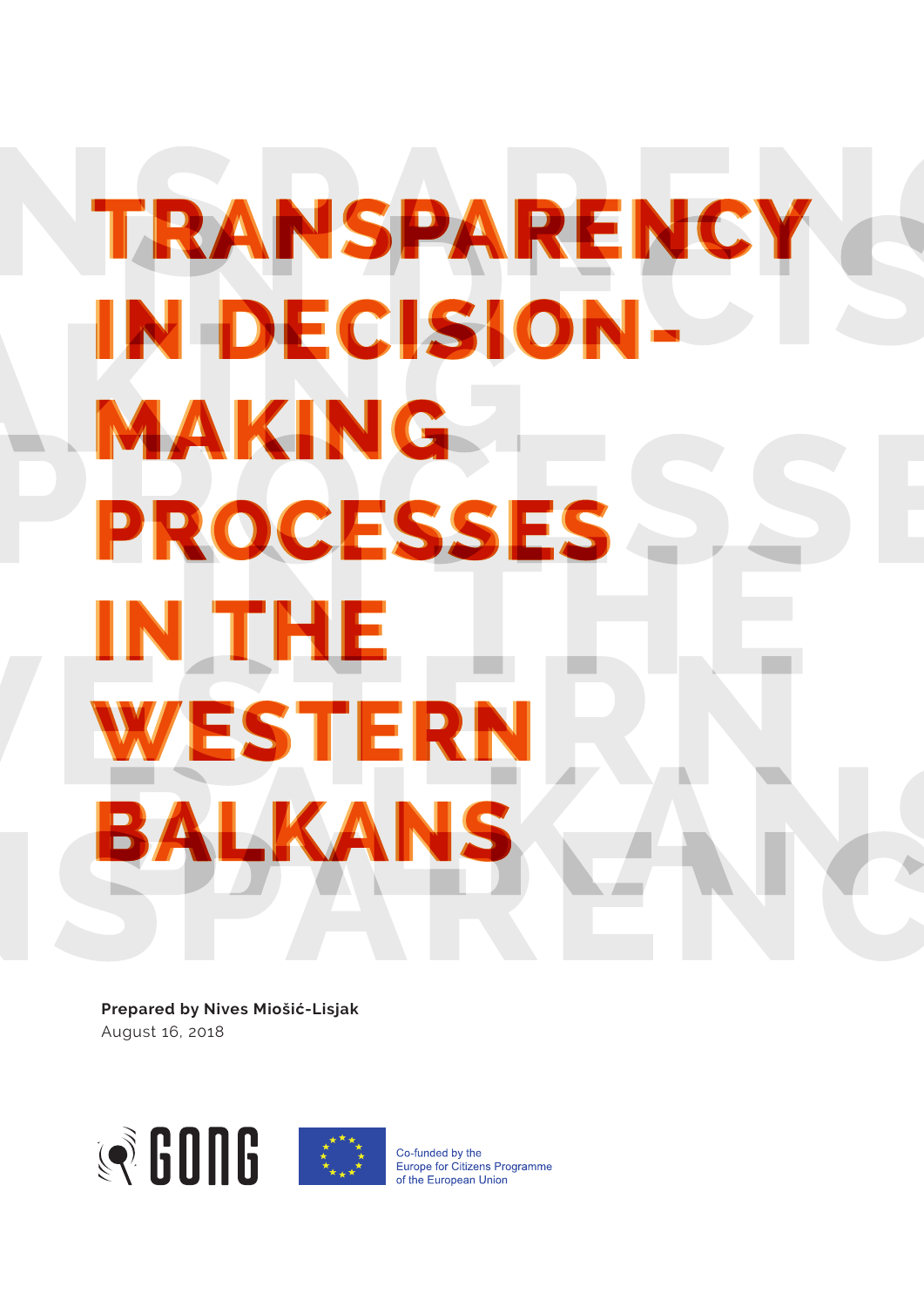## INTRO DUCTION

This paper presents the results of an inquiry into transparency of public decision-making in four Western Balkans countries – Serbia, Montenegro, Former Yugoslav Republic of Macedonia (FYROM) and Bosnia-Herzegovina. It was inspired by a similar study conducted by Access Info Europe and partners during 2017,<sup>1</sup> which found "an appalling lack of transparency of decision making across Europe, which prevents members of the public from following and participating in decision-making processes, as well as from holding public officials to account for their exercise of power"<sup>2</sup>

This mapping of transparency in the Western Balkans countries was coordinated by GONG3 - a Croatian CSO and one of Access Info's partner organizations in the 2017 study, while the partners in selected countries involved in data gathering included CRTA4 from Serbia, Why Not<sup>5</sup> from Bosnia-Herzegovina, Metamorphosis<sup>6</sup> from FYROM, and the Center for Democratic Transition<sup>7</sup> (CDT) from Montenegro.

1 Access Info Europe (2017). Mapping Transparency in Decision Making Around Europe, available at: https://www.access-info.org/wp-content/uploads/DMT-Findings2017-1.pdf

- 2 Ibid. p. 1
- 3 http://gong.hr/en/
- 4 http://crta.rs/en/
- 5 http://zastone.ba/en/
- 6 http://metamorphosis.org.mk/en/
- 7 http://www.en.cdtmn.org/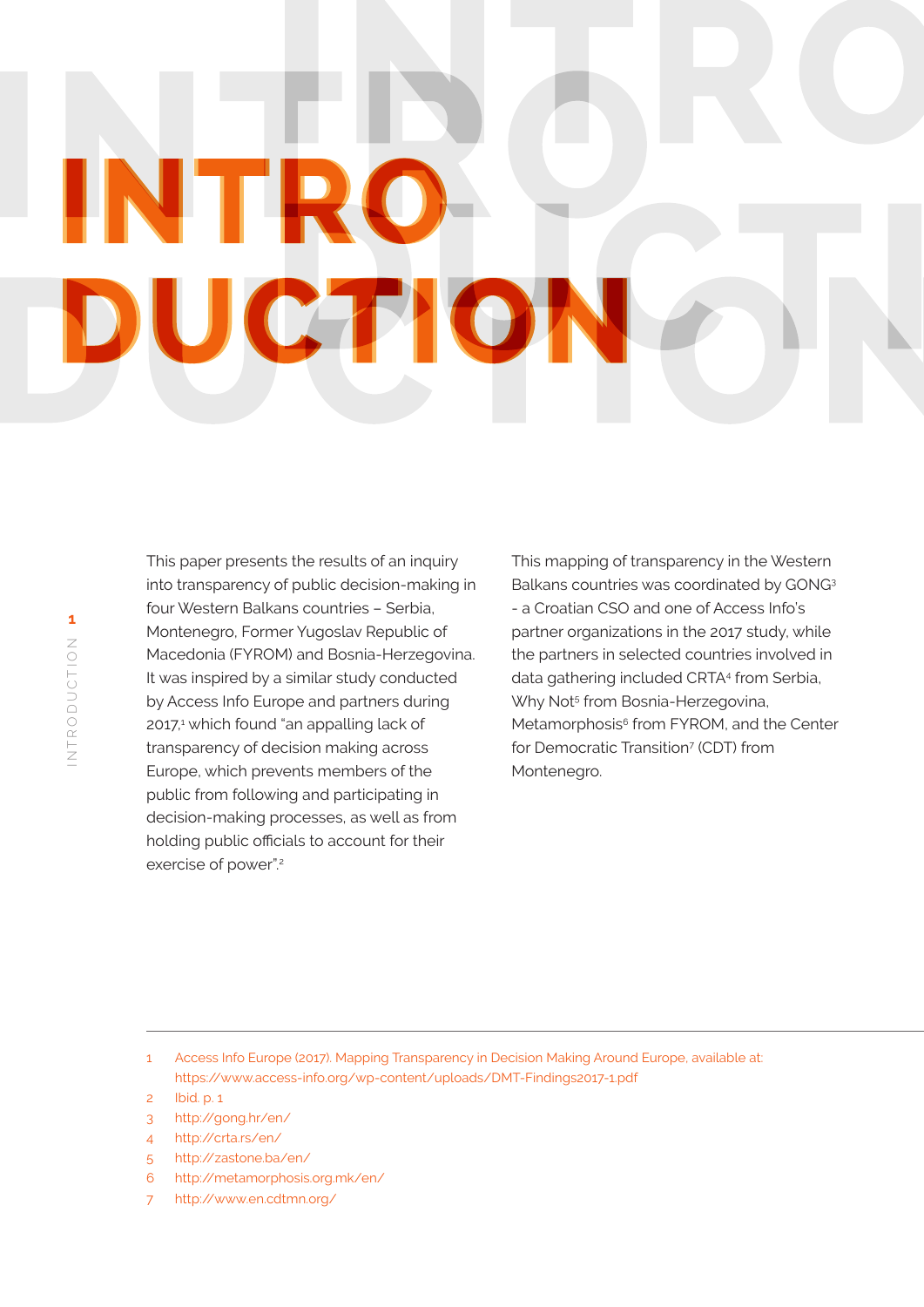In all of the selected countries, the latest EC reports issued in April 2018 found issues related to transparency and inclusiveness of decision-making, and made recommendations to improve the situation. Thus, the Serbia report states: "**Public consultations** on proposals are often conducted formalistically and too late in the process, not enabling all interested parties to provide timely and qualitative input." 8 (emphasis in original). For Montenegro, the report states that public consultations should be "properly conducted without unjustified restrictions on their scope".9 The report for Bosnia-Herzegovina found that the "legal framework for inclusive and evidence-based policy and legislative development is not fully coherent, and the legal requirements are not complemented with detailed guidelines or quality control to ensure effective implementation" resulting in the lack of systematic public consultation processes.<sup>10</sup>

Finally, for FYROM, the report recognizes efforts of the newly elected Government, stating that "transparency of decision-making has increased and proper checks and balances ... are gradually being restored."<sup>11</sup> It, however, also recognizes the volatility of the situation, emphasizing the finding of the Senior Experts' Group on systemic Rule of Law issues, making clear "that the mistakes of the past should not be repeated".12

- 8 European Commission (2018). Commission Staff Working Document Serbia 2018 Report, p. 9, available at: https://ec.europa.eu/neighbourhood-enlargement/sites/near/files/20180417-serbia-report.pdf
- 9 European Commission (2018). Commission Staff Working Document Montenegro 2018 Report, p. 10, available at: https://ec.europa.eu/neighbourhood-enlargement/sites/near/files/20180417-montenegro-report.pdf
- 10 European Commission (2018). Commission Staff Working Document Bosnia and Herzegovina 2018 Report, p. 6, available at: https://ec.europa.eu/neighbourhood-enlargement/sites/near/files/20180417-bosnia-and-herzegovina
	- report.pdf
- 11 European Commission (2018). Commission Staff Working Document The former Yugoslav Republic of Macedonia 2018 Report, pp. 4-5, available at: https://ec.europa.eu/neighbourhood-enlargement/sites/near/files/20180417-the-former-yugoslav republic-of-macedonia-report.pdf

12 Ibid.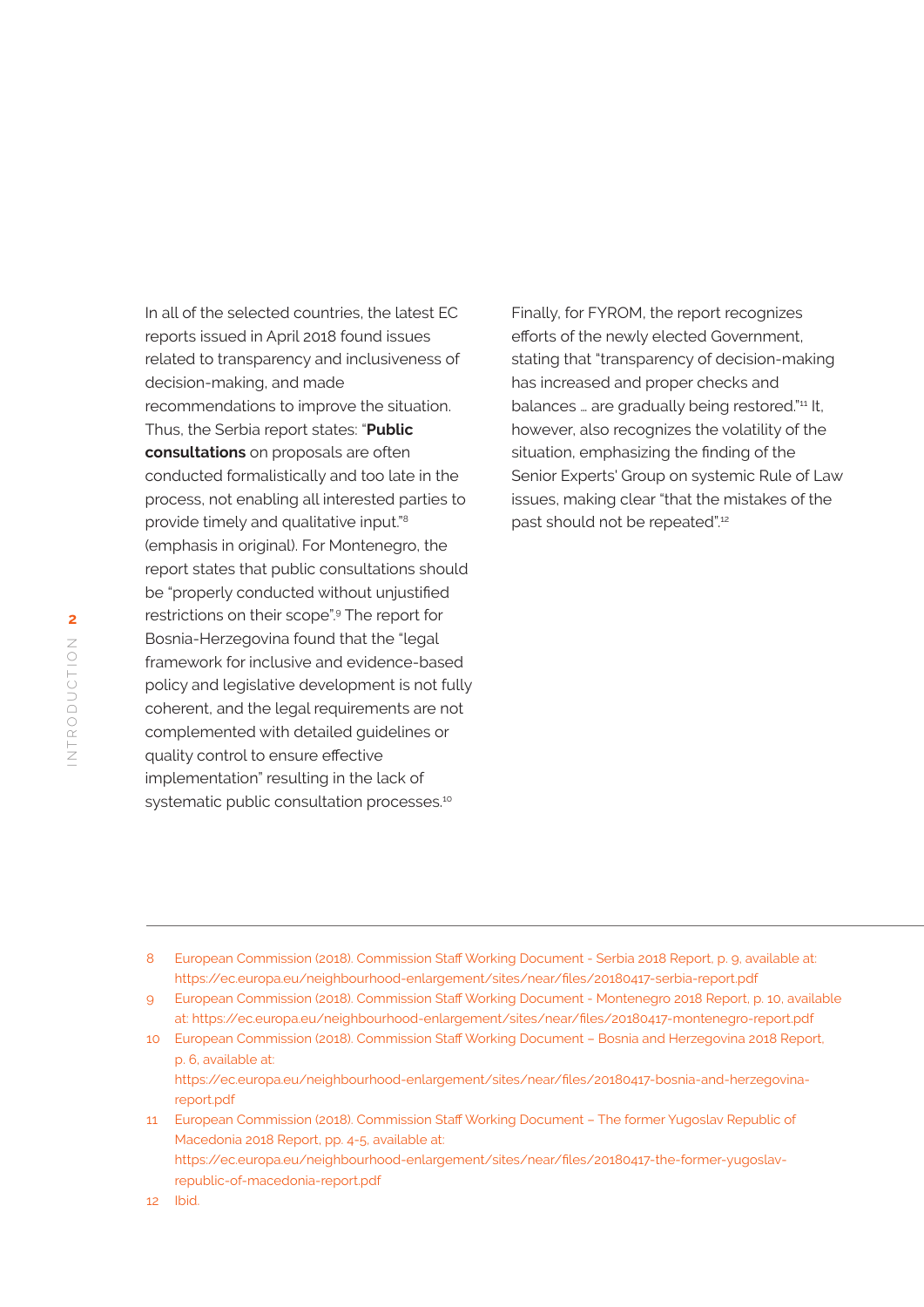### Both the EU and the Western Balkans mapping exercises start from the presumption that only accurate, timely and thorough access to information held by public bodies enables meaningful citizen participation in decision-making processes, as well as scrutiny of the work of their elected and appointed officials. This is especially true and relevant for policy decisions in which particularistic interests of powerful interest groups and their lobbyists intersect with the public interest.

 $\blacksquare$ 

Thus, in terms of the methodological approach, the partner organizations in each country chose one of the decisions made by the current governments, where particularistic interests may have played a role. Hence, in Serbia, CRTA requested information about the Law on School Text Books where a particularistic interest of the publishers was recognized. The request was addressed to the Ministry of Education. Why Not in Bosnia-Herzegovina focused on the Law on Excise Duties, strongly influenced by the international community, especially the US and the EU, in the context of the credit arrangement with the IMF. Their request was submitted to both the Ministry of Finance (that drafted the bill) and the Council of Ministers (which sponsored the bill). Metamorphosis in

FYROM inquired about the amendments to the Law on the Use of Tobacco Products, where the interests of the catering industry was recognized. Their request was sent to the relevant Ministry of Economy and Ministry of Health, as well as the MP who sponsored the amendments in Parliament. In Montenegro, CDT focused on the Law on Spatial Planning, where the interests of the construction and tourist sectors were recognized. They requested information from the Ministry of Sustainable Development and Tourism.

Following the choice of a decision made, each partner submitted an access to information request to the relevant public body, requesting information on dates of possible meetings of ministers with representatives of interest groups. If/when they received positive answers, the subsequent access to information request asked for minutes of those meetings, including names of people present, duration of meetings, subjects covered and conclusions reached. In addition, the information requests asked whether interest groups submitted any type of analysis they may have conducted and whether this analysis was made public. Finally, it asked whether there was a public consultation process held and whether it included any type of analysis submitted by interest groups.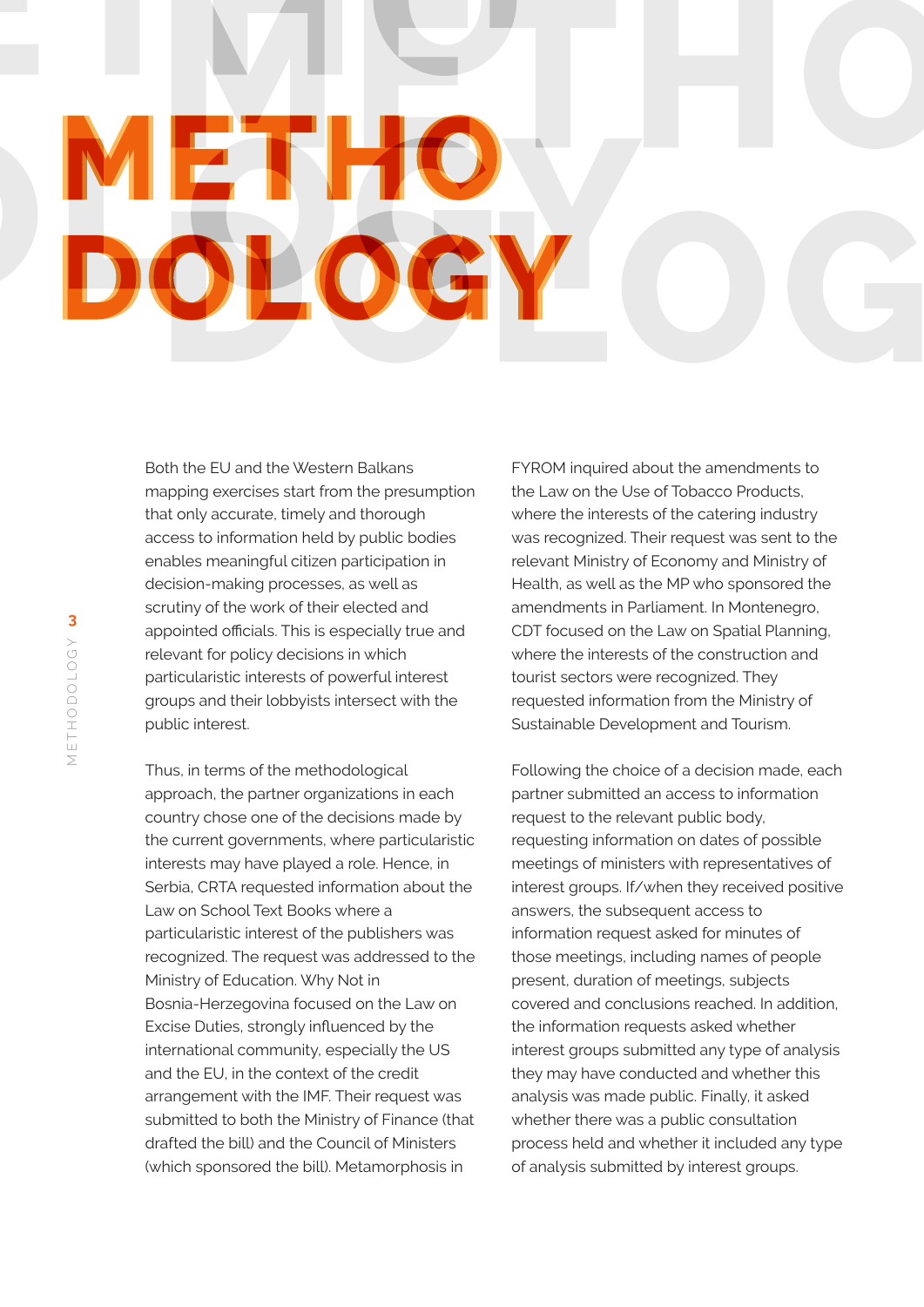The first requests were submitted on June 25, 2018, followed by either the second access to information request or an appeal for administrative silence on July 9, 2018 in all of the countries.

In parallel to submitting access to information requests, partner organizations also conducted an inquiry into the presence and quality of proactive availability of information on chosen public decisions, by means of searching official web-pages of the relevant public bodies. In this search they sought information on (1) meetings with representatives of interest groups prior to making the decision, (2) a list of official meetings held by government representatives, (3) agendas of those meetings, (4) lists of names of people present in the meetings, (5) minutes from meetings, (6) documents submitted by interest groups and the interested public relevant to making the decision, and (7) rationale for the decision made. The official web-sites were checked in the period between June 29 and July 9, 2018.

Finally, the partners also analysed relevant legislation in order to ascertain (1) whether the legislation explicitly states limitations regarding access to information related to public decision-making, (2) whether it proscribes the public interest test, (3) whether it proscribes the obligation to keep records in the form of minutes for all meetings where political decisions are made, (4) whether there is an obligation to proactively publish minutes from such meetings and (5), whether there is an obligation to publish lobbying activities and/or documents submitted by lobbyists/interested public in the course of decision-making.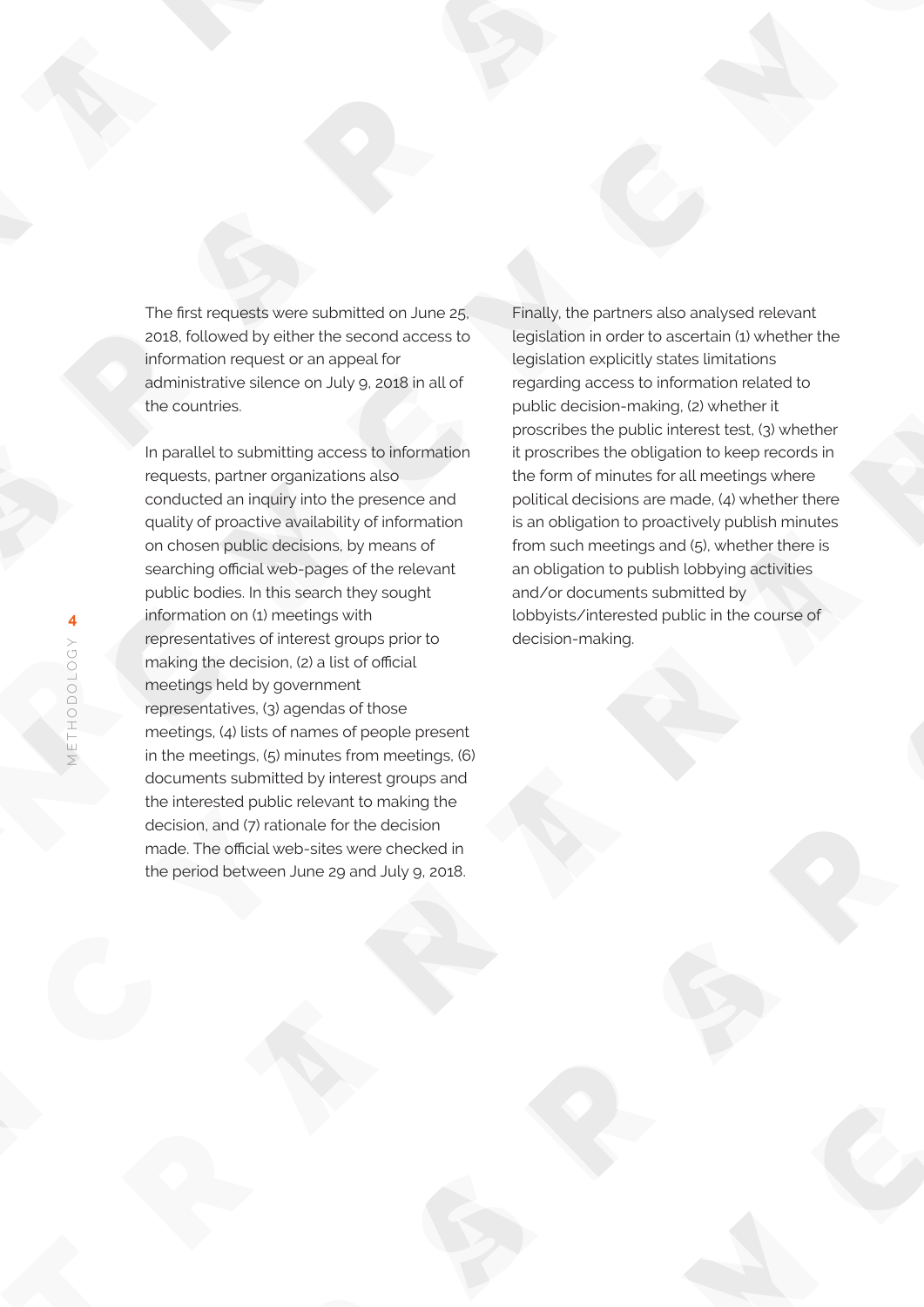RESUI

In terms of the implementation of access to information legislation, it should be noted that all bodies, except for the Macedonian Ministry of Health responded within the legal framework, as presented in Table 1 below. However, the responses were formalistic in nature, not providing much substantial information. Thus, for example, the Bosnia-Herzegovina Council of Ministers responded that the President of the Council meets regularly with representatives of the international community, the business sector and political actors, without providing any specifics.

Similarly, the Montenegrin ministry responded that the requested information is available at the official web-page. However, the web-page quoted did not contain the information requested. In FYROM, the Ministry of Economy responded it held no such information, while the MP could not quote the dates of all meetings held, nor provide any additional information requested in the second FoI request. The Serbian Ministry of Education was the only one that provided exact dates of meetings; however, information requested in the second FoI request was not available.

### *Table 1: Responses to FoI requests per country and relevant body*

|                                                    | <b>RESPONSES TO FOI REQUESTS</b> |            |            |              |
|----------------------------------------------------|----------------------------------|------------|------------|--------------|
| <b>PUBLIC BODY</b>                                 | Bosnia-Herzegovina               | Montenegro | Serbia     | <b>FYROM</b> |
| <b>Council of Ministers</b>                        | <b>YES</b>                       |            |            |              |
| Ministry of Finance                                | <b>YES</b>                       |            |            |              |
| Ministry of Sustainable<br>Development and Tourism |                                  | <b>YES</b> |            |              |
| Ministry of Education                              |                                  |            | <b>YES</b> |              |
| Ministry of Economy                                |                                  |            |            | <b>YES</b>   |
| Ministry of Health                                 |                                  |            |            | <b>NO</b>    |
| MP sponsoring the bill                             |                                  |            |            | <b>YES</b>   |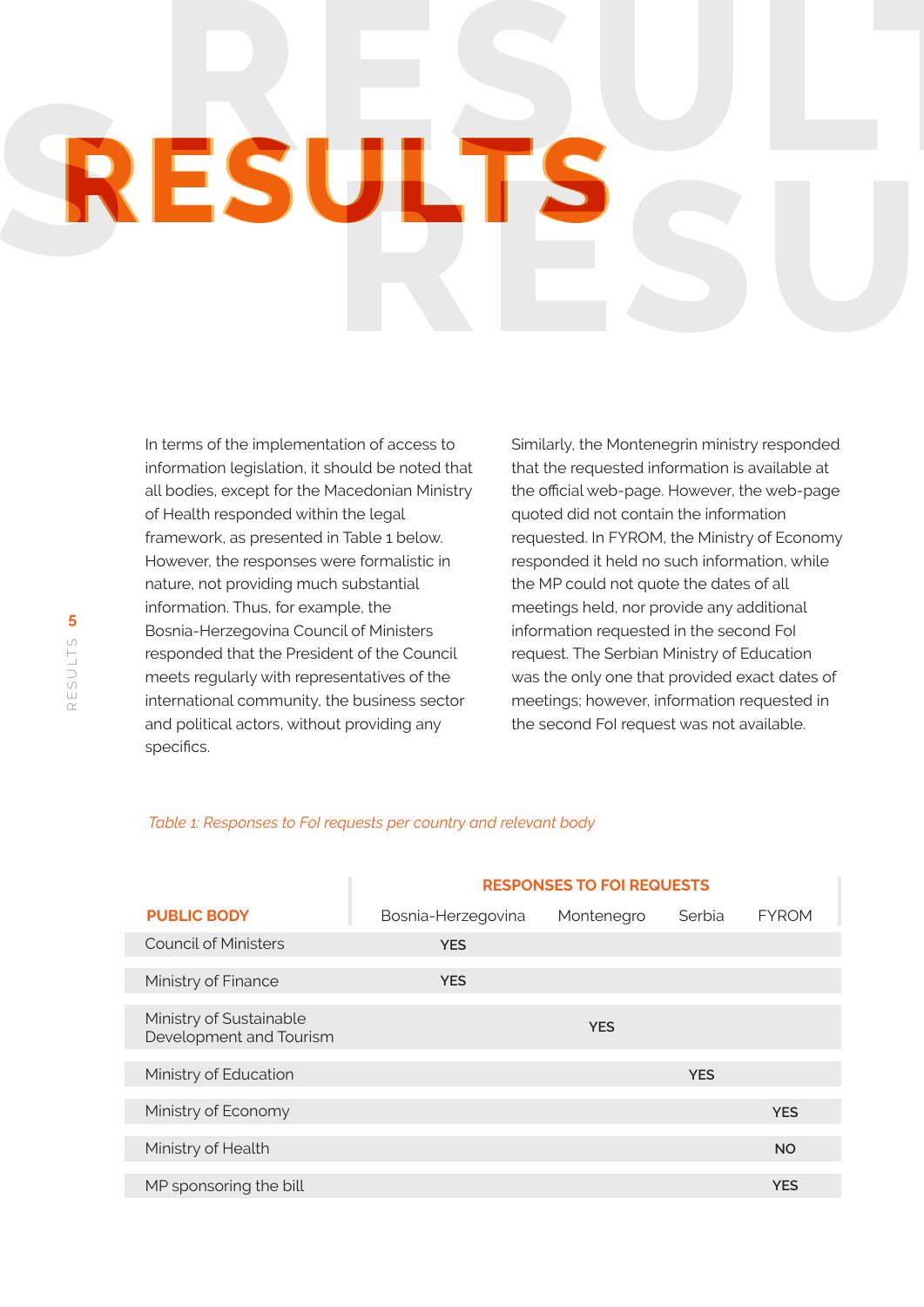Hence, the results of the FoI requests sent show that in none of the selected countries citizens have access to any information related to the meetings of officials with interest groups. More specifically, only in Serbia is there any record of the meeting; however, minutes containing information about people present, issues discussed or conclusions reached are not available at all. Neither is there any information regarding possible analyses or argumentation of the interest groups.

When it comes to public consultations regarding selected decisions, these were held in all of the countries except for Bosnia-Herzegovina. However, since in none of the countries the positions of interest groups were part of the consultations process, and given the lack of information described above, this mapping seems to corroborate the latest EC reports stating the formalistic rather than meaningful nature of public consultation processes. This finding is strengthened by the fact that none of the decisions adopted in the four countries was accompanied by their rationales, as revealed by the proactive publication inquiry.

The results of the proactive publication are even more disconcerting. Namely, of the seven indicators sought in this part of the mapping exercise, none were made proactively available in any of the countries. No proactive information on official meetings of government representatives are available. Citizens have no insight into meetings with interest groups prior to decision-making, including basic information about agendas, people present, minutes of meetings or documents submitted. This is not surprising though, given that in Bosnia-Herzegovina and FYROM is there no proscribed obligation to keep records of meetings. In Serbia there is an Ordinance<sup>13</sup> proscribing this obligation while in Montenegro there is an obligation to keep minutes of Government sessions and those of governmental working bodies.14 However, this rule does not apply to individual ministries or lower levels of government. Furthermore, the legislation does not provide for an obligation to proactively publish the minutes of those meetings.

Finally, all but Serbian legislation contain limitations regarding access to information related to political decision-making, while public interest tests are proscribed in all but the Macedonian legislation. When it comes specifically to lobbying activities, the Montenegrin Act on Lobbying proscribes in Article 34 an obligation of the person lobbied to prepare an official note, as does the one in FYROM. Bosnia-Herzegovina and Serbia have no such obligations.

<sup>13</sup> Ordinance on the Categories of Registration Material with Keeping Dates (Official Gazette of the Republic of Serbia 44/93)

<sup>14</sup> Rules of Procedure of the Government of the Republic of Montenegro (Official Gazzette of Montenegro 3/2012 and 51/2015)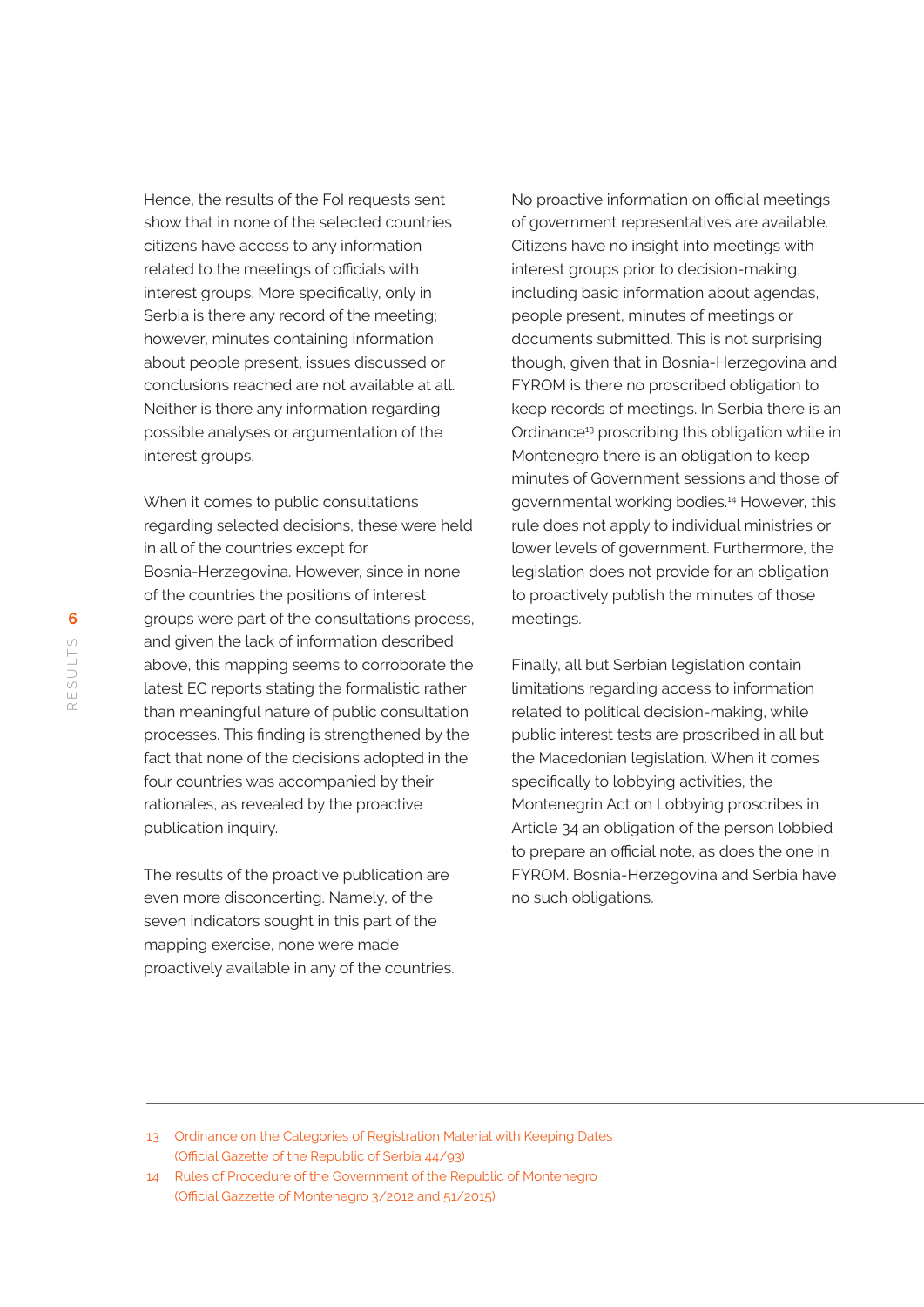# CLUSION

While one cannot generalize on the basis of four decision-making processes observed during this mapping exercise, it does nonetheless indicate serious problems related to decision-making in the four selected countries, in terms of opportunities to perform proper checks and balances of policy decisions where particularistic interests of powerful interest groups might play a role.

The overall lack of any kind of substantial information regarding meetings of public officials and interest groups' representatives is indicative of two types of problems. Firstly, in countries where administrative cultures suffer from a legacy of secrecy accompanied by legislative optimism, there is a clear need to legally proscribe obligations regarding specific types of information to be produced (e.g. minutes of meetings) and documents to be made available proactively and/or following FoI requests. While this recommendation entails amending the FoI acts in all of the selected countries, these types of amendments, accompanied by rigorous implementation oversight might in the long-run prove beneficial to raising the overall low levels of democratic political cultures among political elites and bureaucracies in the Western Balkans. On the other hand, political elites and their bureaucrats are merely reflections of societies in which they operate. Thus, the second

problem that needs to be addressed is the level of political culture of the citizenry, who need to become more aware of their own responsibilities as active citizens, demanding true, thorough and timely information about decisions affecting their everyday lives, such as prices of text books or amendments to spatial plans, or indeed, the terms of the IMF loans. Only by working on these two issues in parallel can one expect the increase of trust in political institutions and better overall legislation.

In this process, the EU has a significant role to play; the accession process and especially the pre-accession financing in all of the Western Balkans countries needs to be clearly linked to the track-records of aspiring countries not only in adopting, but rigorously implementing reforms and newly adopted legislation. And last, but not least, the EU institutions should be showing by example how the lack of adherence to democratic principles and European values carries strong negative political and financial consequences to member states. Lacking such examples, theWestern Balkans political elites as well as those in back-sliding member-states have no incentives to truly reform, leaving their citizens prone to influence of populist politicians disintegrating the very fabric of the idea of the European Union.